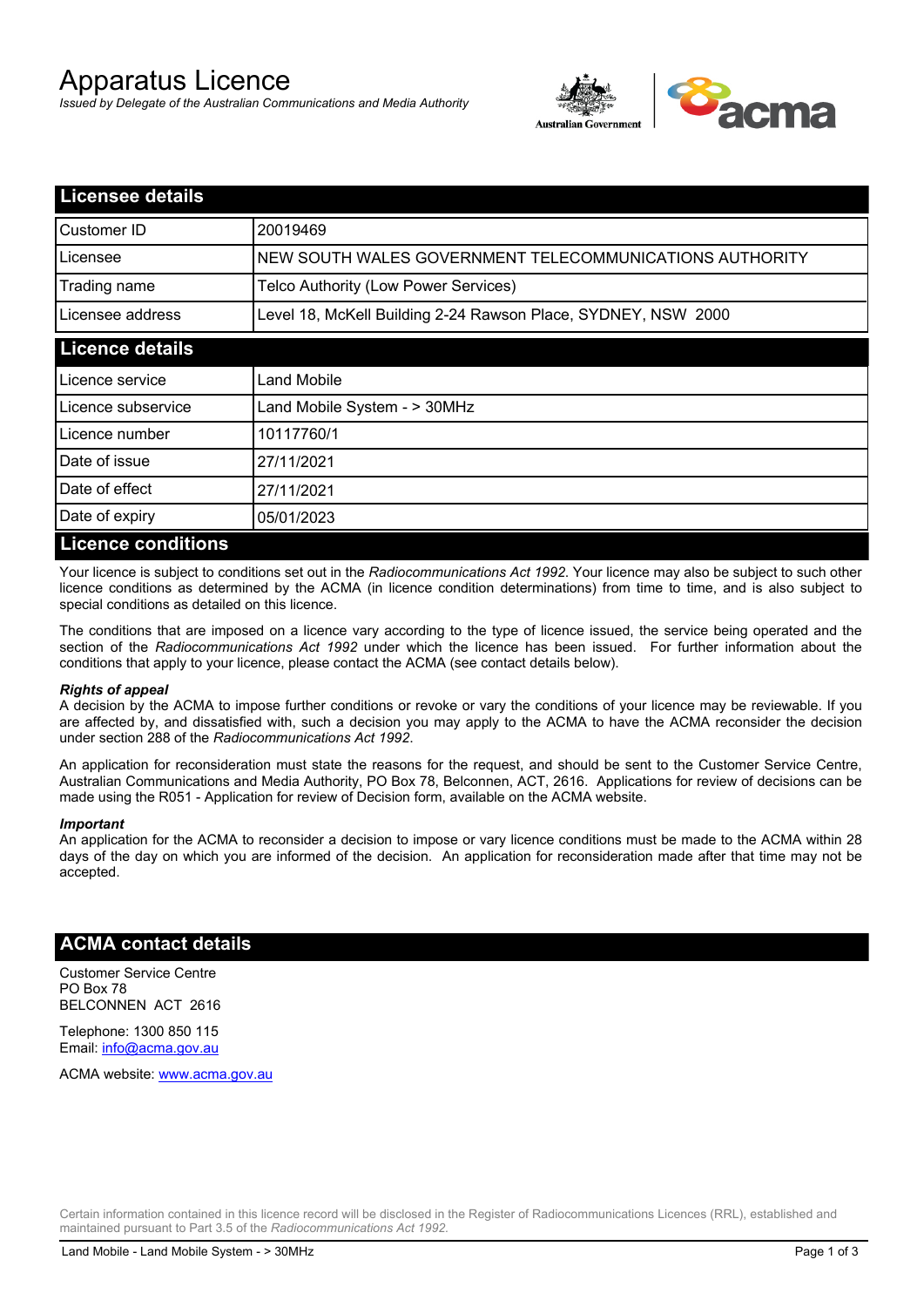# **Advisory Notes applying to licence no.: 10117760/1**

Conditions applicable to the operation of Land Mobile System station(s) authorised under this licence can be found in the Radiocommunications Licence Conditions (Apparatus Licence) Determination and the Radiocommunications Licence Conditions (Land Mobile Licence) Determination. Copies of these determinations are available from the ACMA and from the ACMA home page (www.acma.gov.au).